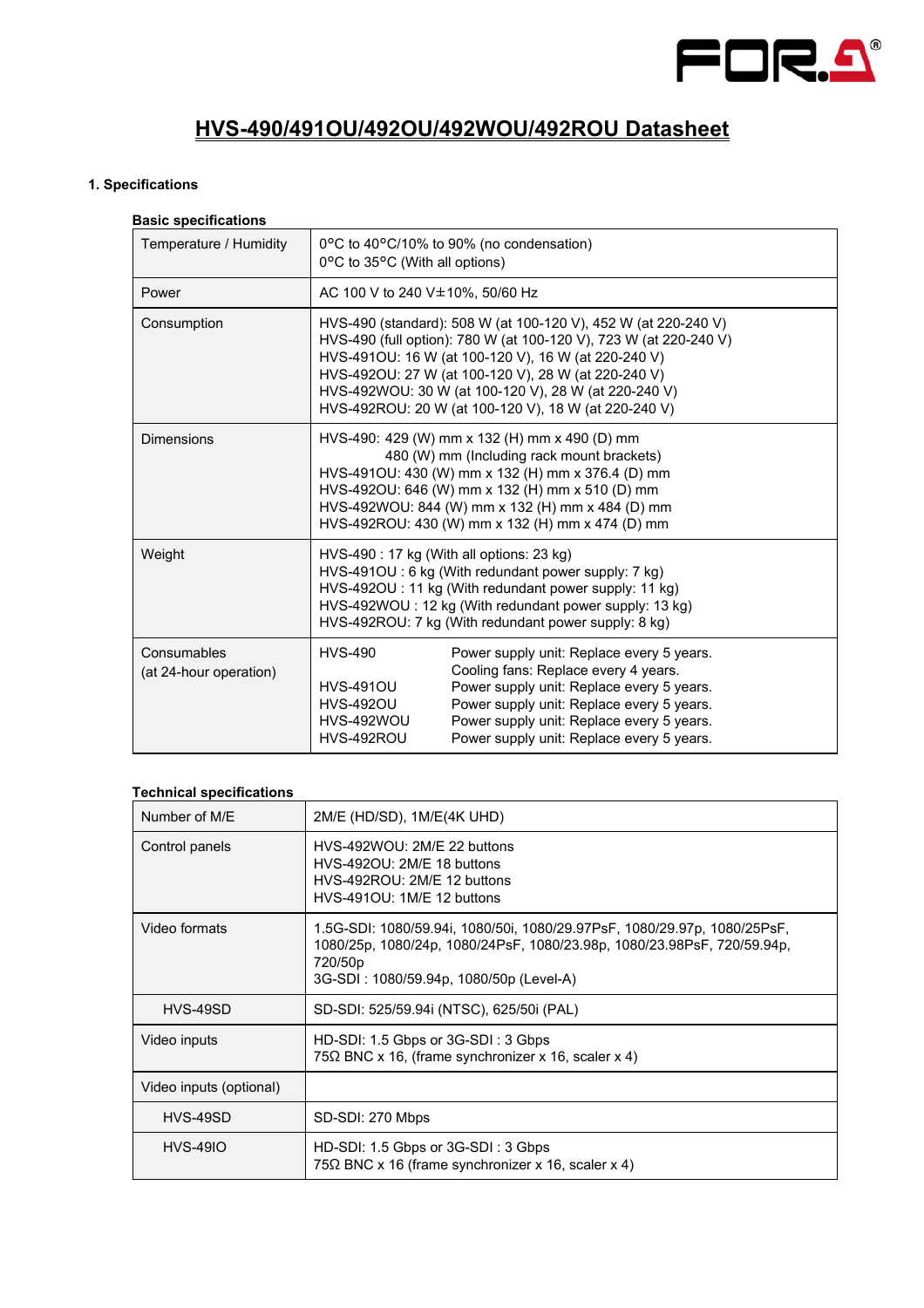

| HVS-100DI-A                | HD-SDI (1.5 Gbps) or 3G-SDI: 3 Gbps<br>$75\Omega$ BNC x 4                                                                                                 |
|----------------------------|-----------------------------------------------------------------------------------------------------------------------------------------------------------|
| <b>HVS-100AI</b>           | HD/SD analog component or analog composite<br>1.0 Vp-p 2 inputs BNC                                                                                       |
| HVS-100PCI                 | HDMI 1.2 (TYPE A) x 2, VGA x 1<br>1080p: HDTV<br>1080i, 1080PsF: XGA to WUXGA, HDTV<br>720p: XGA to WXGA, HDTV<br>SD: VGA, SVGA, SDTV                     |
| Number of video input      | Standard: 16 (SDI only) / Max.: 40 (varies depending on optional configuration)                                                                           |
| Video outputs              | HD-SDI: 1.5 Gbps or 3G-SDI: 3 Gbps<br>$75\Omega$ BNC x 8, (PGM x 2, AUX x 6),<br>HDMI 2.0 Level-B (TYPE A) x 1 (HDCP-incompatible. AUDIO support)         |
| Video outputs (optional)   |                                                                                                                                                           |
| HVS-49SD                   | SD-SDI: 270 Mbps                                                                                                                                          |
| <b>HVS-49IO</b>            | HD-SDI: 1.5 Gbps or 3G-SDI: 3 Gbps<br>$75\Omega$ BNC x 8 (PGM x 2, AUX x 6),<br>HDMI 2.0 Level-B (TYPE A) x 1 (HDCP-incompatible. AUDIO support)          |
| <b>HVS-100DO</b>           | HD-SDI (1.5 Gbps) or 3G-SDI (3 Gbps), BNC x 2, 75 $\Omega$                                                                                                |
| <b>HVS-100AO</b>           | HD/SD analog component or analog composite<br>1.0 Vp-p 2 outputs BNC                                                                                      |
| HVS-100PCO                 | HDMI 1.2 (TYPE A) x 2, VGA x 1                                                                                                                            |
| (HDMI)                     | 1080p: SXGA to WUXGA (1080p/25, 29.97), HDTV<br>1080i, 1080PsF: SXGA to WUXGA, HDTV<br>720p: SXGA, WXGA, HDTV<br>SD: SVGA, SDTV                           |
| (VGA)                      | 1080i, 1080PsF: SXGA to WUXGA, HDTV<br>720p: SXGA, WXGA, HDTV<br>SD: SVGA                                                                                 |
| Number of video<br>outputs | Standard: 9 (SDI x 8 + HDMI x 1) / Max.: 22 (varies depending on optional<br>configuration)                                                               |
| <b>AUX</b>                 | Standard: 6, Max.: 12<br>* Effect transitions available for all AUX signal changes                                                                        |
| Color sampling             | 4:2:2, 10-bit                                                                                                                                             |
| Multi viewer               | Output channels: 3 (SD formats: 2)<br>Split display: 2/4/5/7/9/10/11/14/15/16 (Max. 49 via HDMI 2.0 Level B)<br>Display: Title, tally, audio level meter  |
| Process amplifier          | Equipped with all inputs                                                                                                                                  |
| Still/clip store           | 4 channels                                                                                                                                                |
| 2.5D DVE                   | 16 channels (8 channels in 1080/59.94p, 50p with bus restrictions)<br>* 16 channels with HVS-49DVE option                                                 |
| Transitions                | Available controller: Fader controller, AUTO button, CUT button<br>Type: MIX or WIPE (DVE included)                                                       |
| Genlock input              | BB: 0.429 Vp-p (NTSC)/0.45 Vp-p (PAL) or Tri-level sync: ±0.3 Vp-p, 75Ω, BNC<br>x1, loop-through (to be terminated with $75\Omega$ terminator, if unused) |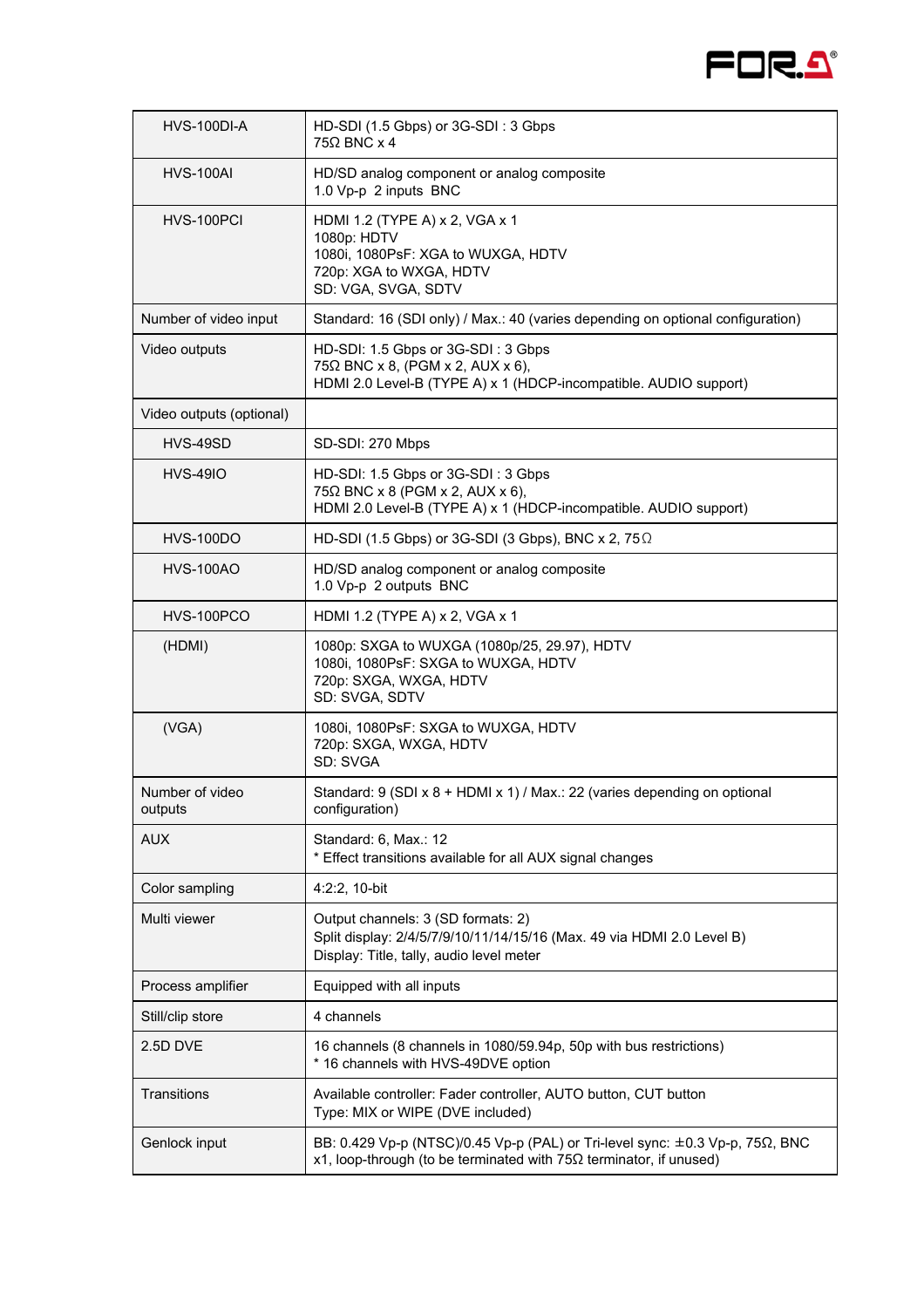

| Genlock output                       | BB: 0.429 Vp-p (NTSC)/0.45 Vp-p (PAL) or Tri-sync: 0.6 Vp-p, 75Ω, BNC x 1                                                                                                                                                                                                                                                                                                               |
|--------------------------------------|-----------------------------------------------------------------------------------------------------------------------------------------------------------------------------------------------------------------------------------------------------------------------------------------------------------------------------------------------------------------------------------------|
| System phase<br>adjustment           | Horizontal: $-1/2H$ to $+1/2H$                                                                                                                                                                                                                                                                                                                                                          |
| Video I/O delay                      | Minimum delay (Approx. 1.4H)<br>* 720/59.94p (Approx. 1.7H), 720/50p (Approx. 1.8H), SD (Approx. 2.6H)<br>0 to 1 frames + Minimum delay (when FS or input re-sizing engine used)<br>1 to 2 frames + Minimum delay (when FS or input re-sizing engine plus DVE used)<br>2 to 3 frames + Minimum delay (when FS or input re-sizing engine plus output re-<br>sizing engine plus DVE used) |
| <b>External memory</b>               | SD-CARD slot                                                                                                                                                                                                                                                                                                                                                                            |
| Audio Input (optional)               |                                                                                                                                                                                                                                                                                                                                                                                         |
| HVS-49AES<br>(AES/EBU)               | Balanced, 0.2-7 Vp-p, 110Ω, 25-pin D-Sub (female) x 1, input/output,<br>4 stereo channel pairs, 32/44.1/48 kHz, 16-bit to 24-bit<br>or<br>Unbalanced, 1.0 Vp-p, 75 $\Omega$ , BNC x 4,<br>4 stereo channel pairs, 32/44.1/48 kHz, 16-bit to 24-bit                                                                                                                                      |
| Audio Output (optional)              |                                                                                                                                                                                                                                                                                                                                                                                         |
| HVS-49AES<br>(AES/EBU)               | Balanced, 3.3 Vp-p, 110Ω, 25-pin D-Sub (female) x 1, input/output,<br>4 stereo channel pairs, 48 kHz, 24-bit<br>Unbalanced, 1.0 Vp-p, 75 $\Omega$ , BNC x 4,<br>4 stereo channel pairs, 48 kHz, 24-bit                                                                                                                                                                                  |
| <b>Audio Delay</b>                   | 0 - 85 ms (adjustable in 1 ms steps)                                                                                                                                                                                                                                                                                                                                                    |
| Audio Processing<br><b>Functions</b> | Sampling rate converter (SRC), Gain control                                                                                                                                                                                                                                                                                                                                             |
| Interface                            |                                                                                                                                                                                                                                                                                                                                                                                         |
| LAN HVS (OU)<br><b>LAN EXT</b>       | 10/100BASE-TX, RJ-45 x 2<br>For OU and other external control unit connection                                                                                                                                                                                                                                                                                                           |
| <b>GPI IN/ALARM</b>                  | 25-pin D-sub (female) x 1 (inch screw) 19 inputs                                                                                                                                                                                                                                                                                                                                        |
| <b>GPI/TALLY OUT</b>                 | 25-pin D-sub (female) x 1 (inch screw) 22 outputs                                                                                                                                                                                                                                                                                                                                       |
| RS-422                               | 9-pin D-sub (female) x 2 (inch screw) *For router connection                                                                                                                                                                                                                                                                                                                            |
| <b>HVS LAN</b>                       | HVS-491OU/492OU/492WOU/492ROU: 10/100BASE-TX, RJ-45 x 1                                                                                                                                                                                                                                                                                                                                 |
| GPI I/O                              | HVS-491OU/492OU/492WOU/492ROU: 15-pin D-sub (female) x 1 (inch screw),<br>6 inputs/6 outputs                                                                                                                                                                                                                                                                                            |

#### **4K Mode**

| 4K UHD<br>$(3840 \times 2160)$ | 59.94 / 50p<br>Quad Link 3G-SDI Level-A/B-DL (2SI/SQD) 4:2:2 YCbCr 10-bit<br>* Level-B-DL input signals are output as Level-A signals.<br>29.97 / 25 / 24 / 23.98p<br>Dual Link 3G-SDI Level-B-DS (2SI) 4:2:2 YCbCr 10-bit<br>Quad Link 1.5G-SDI (SQD) 4:2:2 YCbCr 10-bit<br>29.97 / 25 / 24 / 23.98 PsF<br>59.94 / 50i<br>Quad Link 1.5G-SDI (SQD) 4:2:2 YCbCr 10-bit |
|--------------------------------|------------------------------------------------------------------------------------------------------------------------------------------------------------------------------------------------------------------------------------------------------------------------------------------------------------------------------------------------------------------------|
| SDI input                      | 8 inputs (Max 10 inputs) * Frame synchronizer on each input                                                                                                                                                                                                                                                                                                            |
| SDI output                     | 4 outputs (Max 5 outputs)                                                                                                                                                                                                                                                                                                                                              |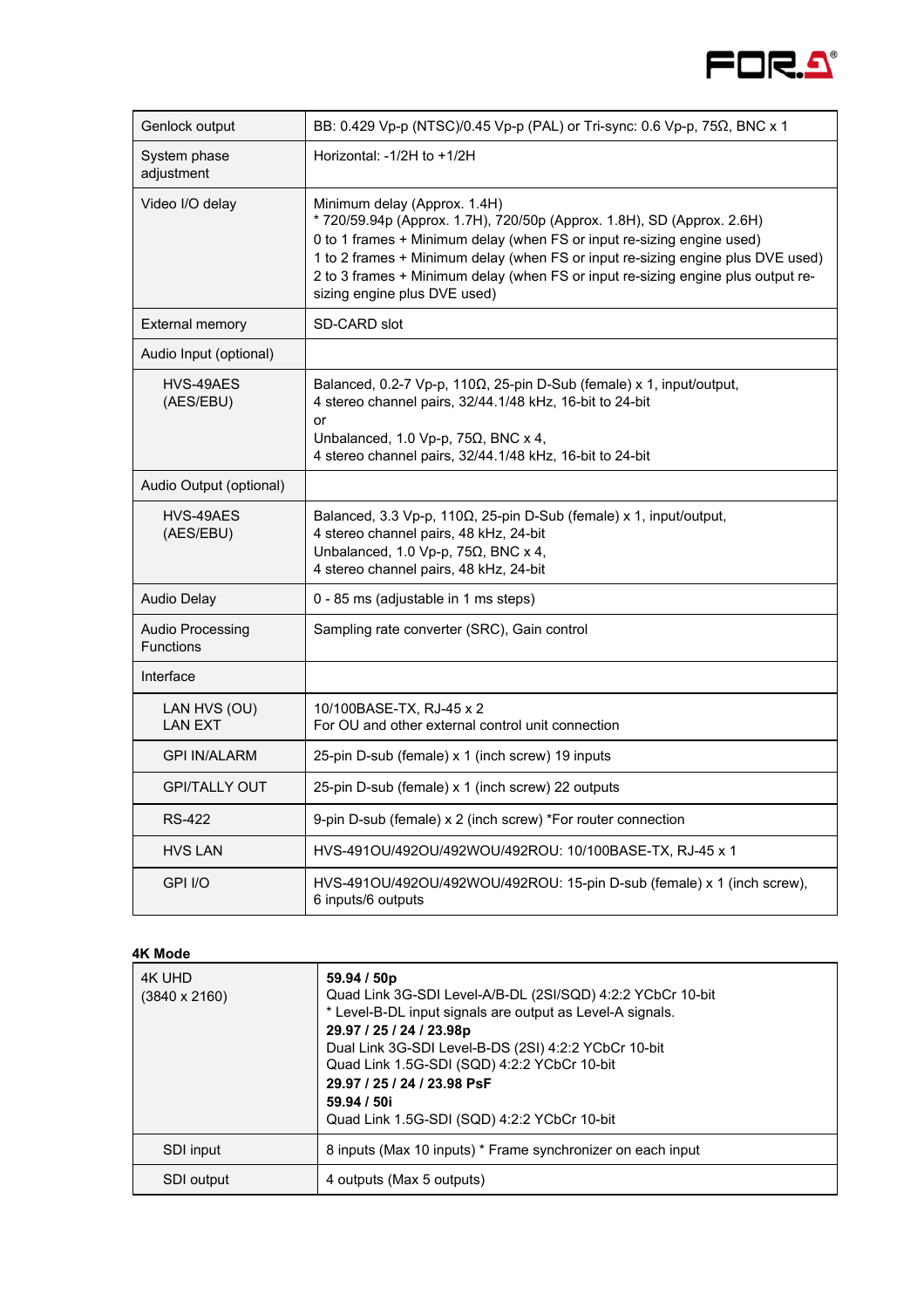

| <b>HDMI</b> output                                | 2 outputs HDMI2.0 Level-B (YUV 4:2:0)                                                                                                                                            |
|---------------------------------------------------|----------------------------------------------------------------------------------------------------------------------------------------------------------------------------------|
| WIPE pattern                                      | Available (limited patterns)                                                                                                                                                     |
| WIPE modify                                       | Same manner as working in normal (HD) mode<br>(Only borders available in SQD mode)                                                                                               |
| Transition                                        | Execution: Fader lever, AUTO or CUT button<br>Type: MIX and WIPE                                                                                                                 |
| <b>DVE</b>                                        | Available in 2SI mode<br>4 channels (2 channels for 1080/59.94p and 50p signals)<br>* With HVS-49DVE option installed<br>5 channels (4 channels for 1080/59.94p and 50p signals) |
| <b>KEYER</b>                                      | 2 channels (KEY1 and KEY2)<br>Luminance, Full, and Bus keying and Box mask<br>Pattern mask and EDGE (Available in 2SI mode)                                                      |
| <b>FLEXaKEY</b>                                   | One channel<br>Luminance, Full, and Bus key<br>Displayed on M/E or AUX                                                                                                           |
| Chromakey                                         | 1 channel                                                                                                                                                                        |
| Sub Effects                                       | 1 channel<br>Mosaic and Defocus available only in 2SI mode.                                                                                                                      |
| <b>Color Corrector</b>                            | 1 channel                                                                                                                                                                        |
| Multiviewer                                       | 3 channels (2K output)<br>Layout patterns limited                                                                                                                                |
| <b>UTILITY</b>                                    | 1 channel                                                                                                                                                                        |
| <b>STILL</b>                                      | 1 channel<br>INPUT STILL available for all inputs                                                                                                                                |
| Event memory                                      | 100 events: Crossfade switching available during event recall<br>* Event data in Normal mode are unavailable.                                                                    |
| Macro                                             | Same as in normal mode                                                                                                                                                           |
| Genlock Input                                     | Same as in normal mode                                                                                                                                                           |
| <b>System Phase Adjust</b>                        | Same as in normal mode                                                                                                                                                           |
| <b>Genlock Output</b>                             | Same as in normal mode                                                                                                                                                           |
| I/O Delay                                         | Same as in normal mode                                                                                                                                                           |
| Unavailable functions                             | Side panel<br>MELite re-entry into M/E, KEYER or FLEXaKEY is disabled in SQD mode.                                                                                               |
| Parameters to be reset by<br>switching to 4K mode | M/E 1, M/E 2, AUX and MELite settings<br>KEY LINK and FLEXaKEY settings<br>Side Panel, MV and Standard Color Corrector settings                                                  |

## **HVS-490 Options**

| HVS-100DI-A | HD/SD-SDI input expansion card |
|-------------|--------------------------------|
| HVS-100AI   | Analog input card              |
| HVS-100PCI  | PC input card                  |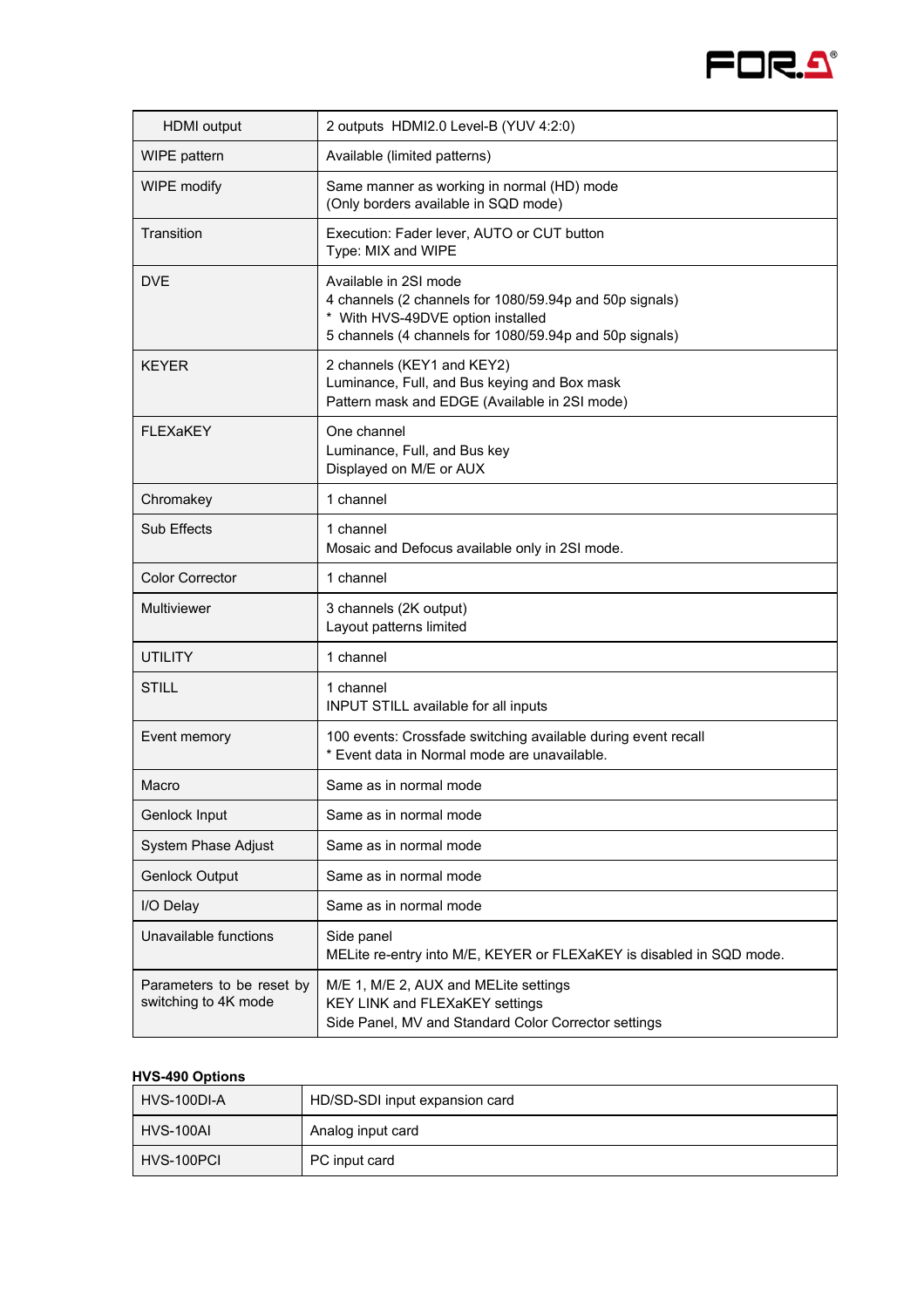

| $HVS-100DO$          | HD/SD-SDI output expansion card                          |
|----------------------|----------------------------------------------------------|
| <b>HVS-100AO</b>     | Analog output card                                       |
| HVS-100PCO           | PC output card                                           |
| <b>HVS-49IO</b>      | 16-input / 9-output (SDI: 8ch, HDMI: 1ch) expansion card |
| HVS-49PSM            | Redundant Power Supply Unit for HVS-490                  |
| <b>HVS-49SSD240G</b> | SSD Option (Capacity: 240 GB)                            |
| HVS-49ED             | <b>Editor Control Software</b>                           |
| HVS-49EXP4K          | 4K Format Option Software                                |
| HVS-49DVE            | 2.5D DVE expansion card                                  |
| HVS-49SD             | SD Format Option Software                                |
| HVS-49AES            | Digital Audio I/O Card                                   |

# **HVS-490 Accessories**

AC cord, EIA rack mount brackets, CD-ROM, and Quick setup guide

#### **HVS-491OU/492OU/492WOU/492ROU Options**

| HVS-490PSO          | Redundant Power Supply Unit for operation units |
|---------------------|-------------------------------------------------|
| Rack Mount Brackets | Rack Mount Brackets for operation units         |

#### **HVS-491OU/492OU/492WOU/492ROU Accessories**

Control cable and AC cord

#### **Other Options**

| HVS-AUX16A/16B/16C/16D/32A/64A | Auxiliary Unit (Ethernet LAN connection)                                               |
|--------------------------------|----------------------------------------------------------------------------------------|
| HVS-TAI R32                    | Tally Control Unit (Relay type)<br>(Hanabi Series Option) (RS-422 connection)          |
| HVS-TALOC32                    | Tally Control Unit (Open Collector type)<br>(Hanabi Series Option) (RS-422 connection) |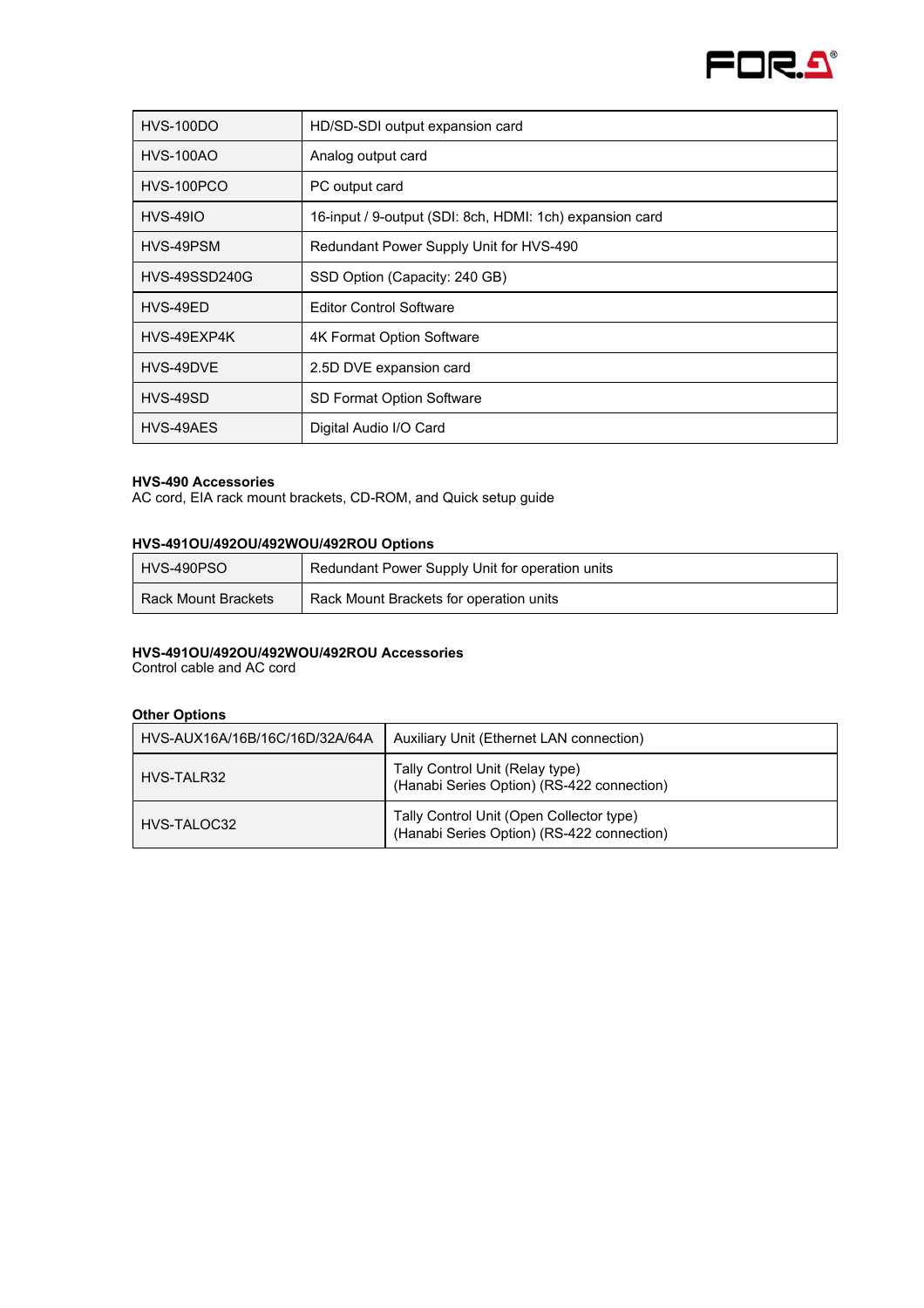

## **2. External Dimensions**

**HVS-490** 

(All dimensions in mm.)









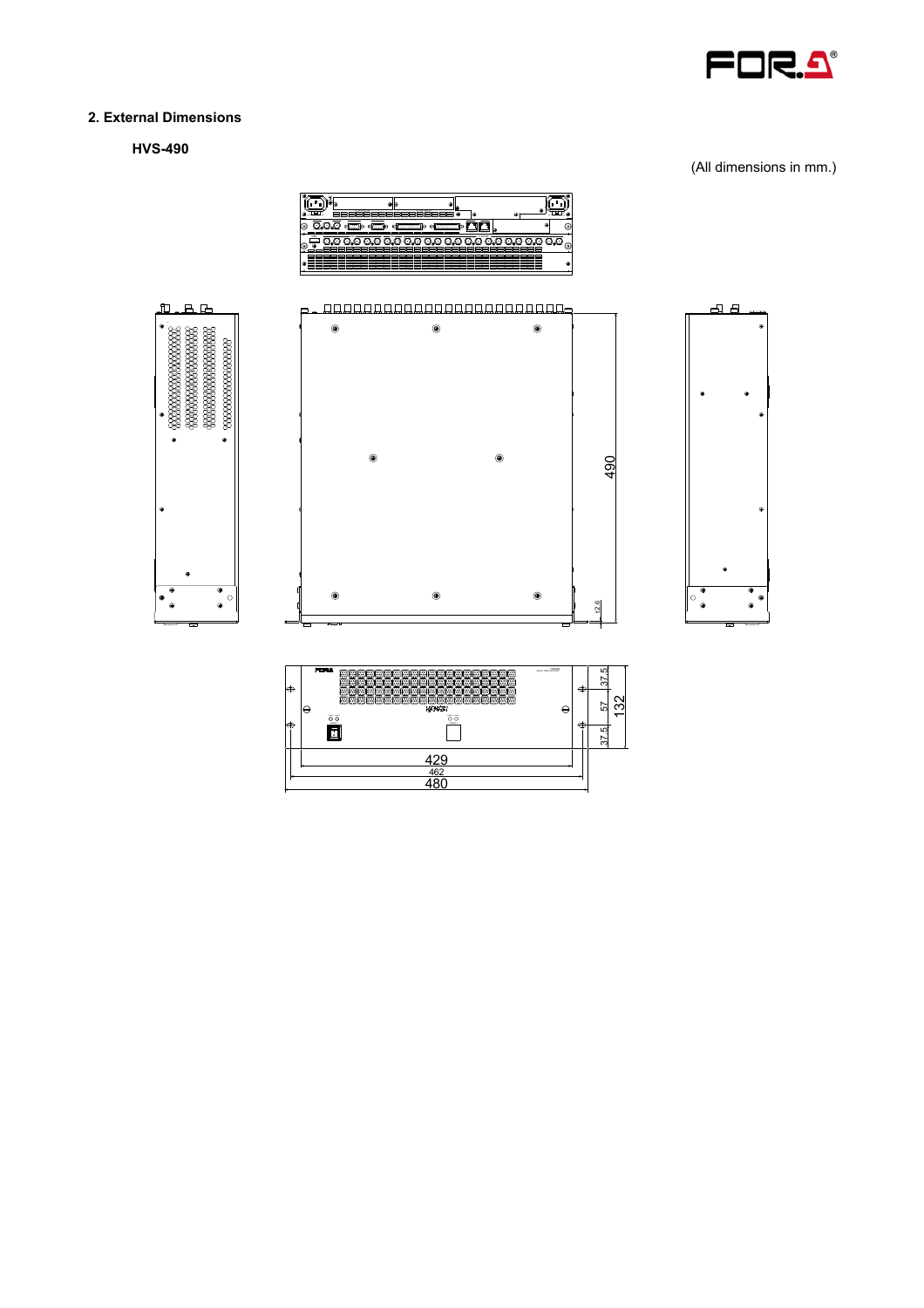

#### **HVS-491OU**

(All dimensions in mm.)





**HVS-492OU** 

(All dimensions in mm.)